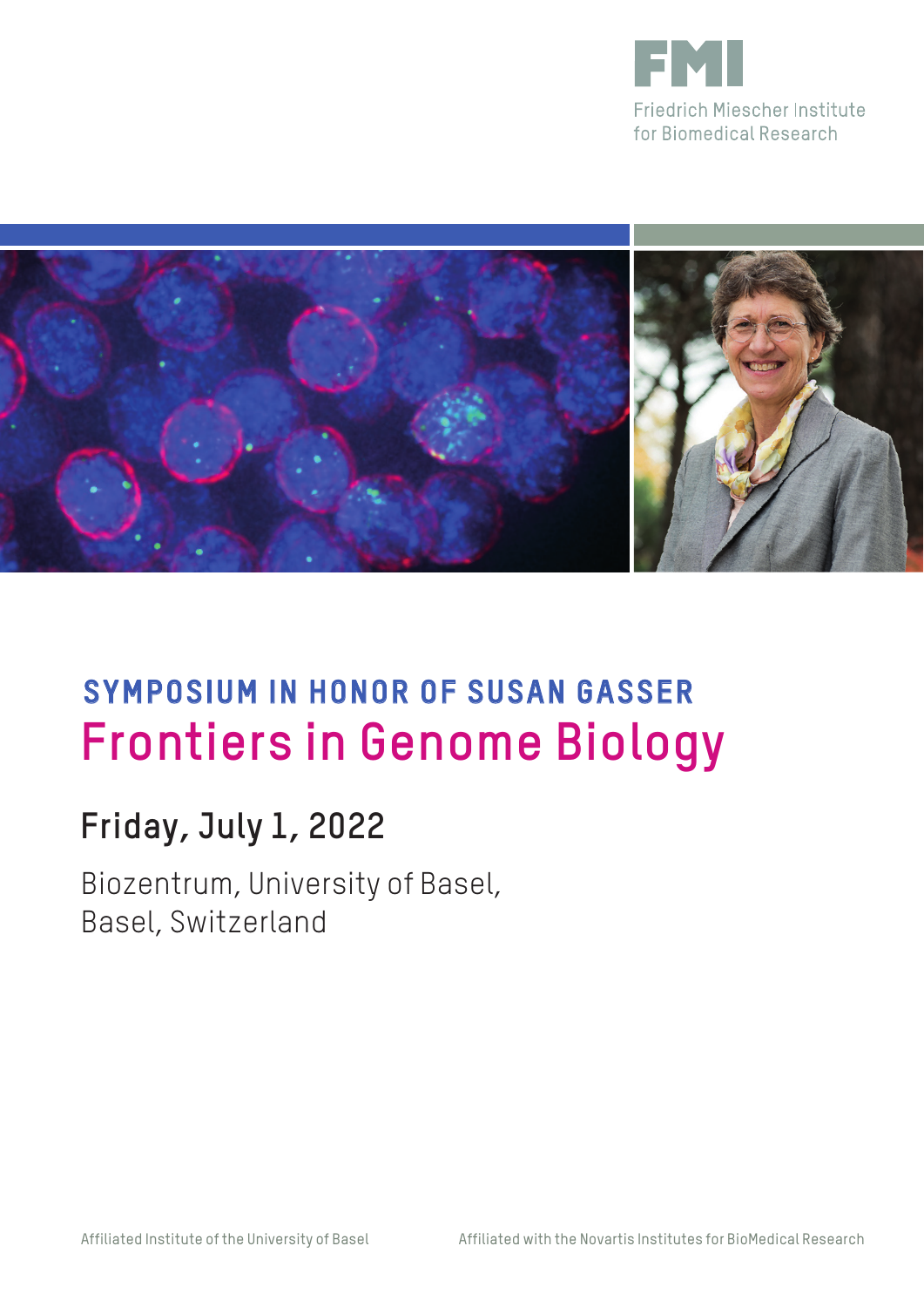## **Prof. Dr. Susan M. Gasser**

Susan Gasser was the Director of the Friedrich Miescher Institute for Biomedical Research (FMI) from 2004 to 2019. She was also a group leader at the FMI and a Professor at the University of Basel until her retirement at the end of 2020. Susan is now the Director of the Foundation of the Swiss Institute for Experimental Cancer (ISREC) in Lausanne.

Susan studied at the University of Chicago, completed her PhD at the University of Basel under Gottfried Schatz, and worked as a postdoctoral fellow with Ulrich Laemmli at the University of Geneva. From 1986 to 2001, she was a research group leader at ISREC, and then was Professor of Molecular Biology at the University of Geneva from 2001 to 2004.

Research in the Gasser group has pioneered studies of long-range chromatin organization and its impact on DNA repair and replication, and its role in the epigenetic inheritance of cell fate. Specific areas of focus are nuclear compartmentation, chromatin dynamics in repair, and stress-induced epigenetic functions.

Susan has authored more than 280 primary articles and reviews and has received numerous awards, including the EMBO Women in Science Award 2012, the Weizmann Institute Women in Science Award 2013, the INSERM International Prize in 2011, and both the Otto Naegeli Prize and the Gregor Mendel Medal in 2006. She was elected to the Académie de France, the German Academy Leopoldina and the Swiss Academy of Medical Sciences, and just recently to the National Academy of Sciences (USA). She also holds three honorary doctorates. Susan chaired the EMBO Council, served as a member of the President's Science and Technology Advisory Council of the European Commission, and currently serves on the Board of the Swiss Federal Institutes of Technology and on a number of scientific advisory boards across Europe.

Susan's enthusiasm for scientific research and its communication has inspired many younger scientists and has led the way for women leadership in science across Europe. Please enjoy this celebration of science in her honor.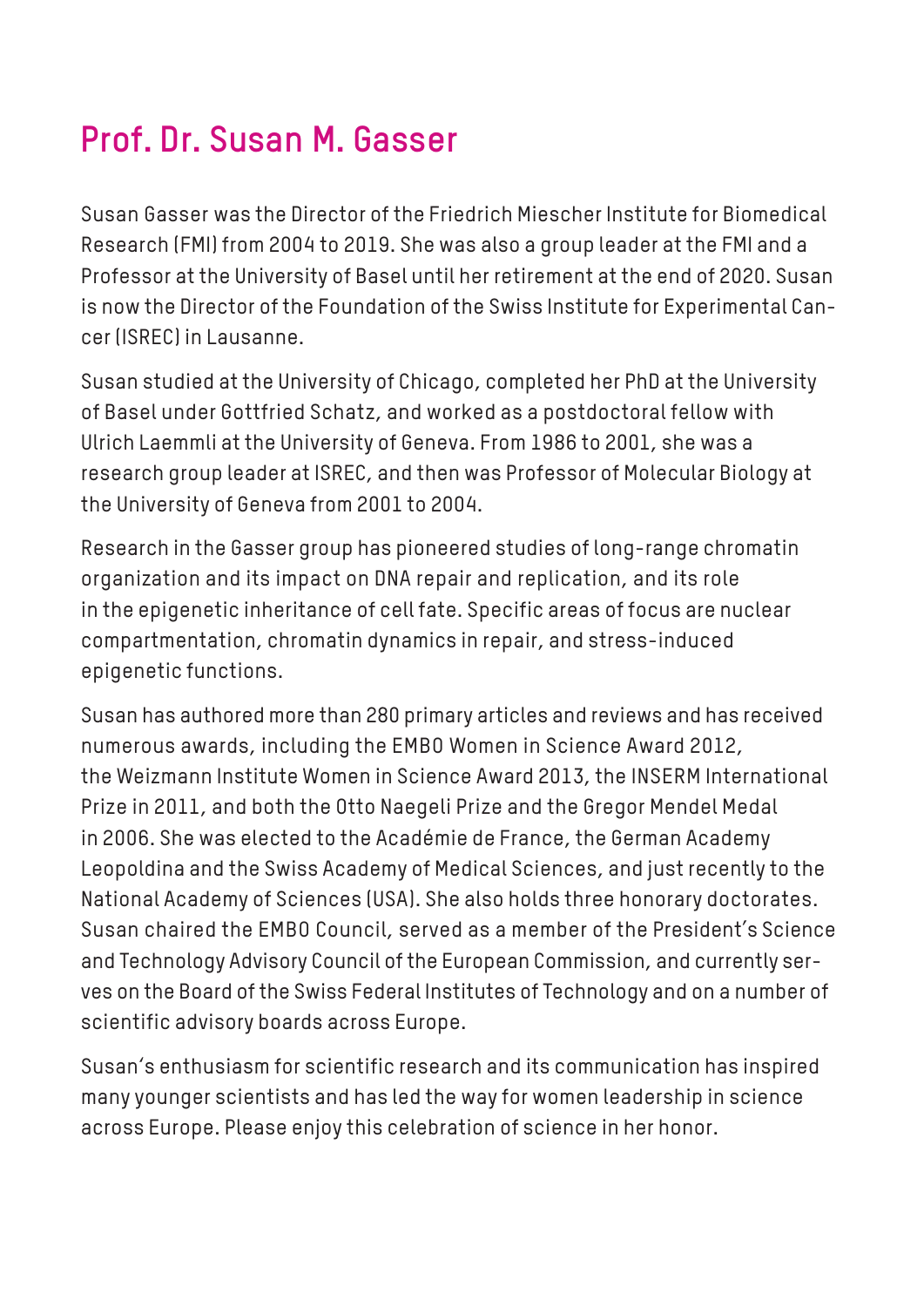#### **Program**

**09:00 Welcome (Nicolas Thomä** | FMI, Basel, Switzerland)

**09:15 Session: Histones and Chromatin** (chair: **Ueli Schibler**) **Edith Heard** | EMBL, Heidelberg, Germany **Anja Groth** | University of Copenhagen, Denmark

#### 10:15 Coffee break

**10:45 Session: Telomeres, Replication and Repair** (co-chairs: **Geneviève Almouzni** and **Daniela Rhodes**) **John Diffley** | Francis Crick Institute, London, UK **Haico van Attikum** | Leiden University, The Netherlands **Virginia Zakian** | Princeton University, Princeton, USA

12:15 Lunch break

**13:40 Session: Chromatin Dynamics and Disease** (chair: **Erich Nigg**) **Carl Wu** | Johns Hopkins University, Baltimore, USA **Ana Pombo** | Max Delbrück Center for Molecular Medicine, Berlin, Germany

14:40 Coffee break

**15:00 Session: Developmental Systems** (chair: **Maria Leptin**) **Denis Duboule** | Université de Genève, Switzerland **Janet Rossant** | University of Toronto, Toronto, Canada **Alexander Schier** | Biozentrum, University of Basel, Switzerland

- 16:30 Break
- 16:50 Musical interlude
- 1**7:20 Introduction** (**Dirk Schübeler** | FMI, Basel, Switzerland)
- **17:30 Susan M. Gasser** | **FMI, Basel, Switzerland**
- 18:00 Reception